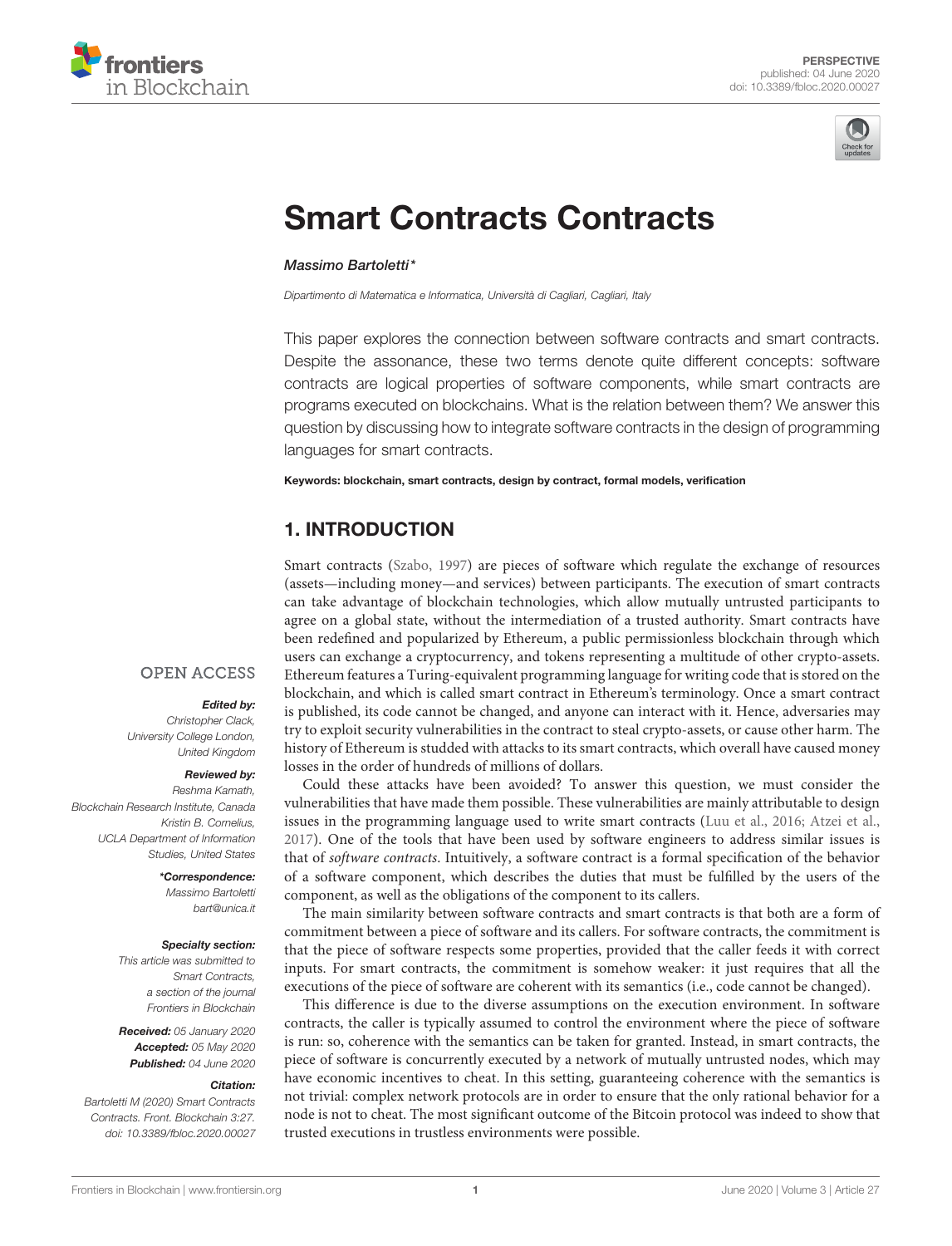Other remarkable differences between software contracts and smart contracts emerge. While software contracts may describe arbitrary properties of a software component, smart contracts typically define the rules through which participants exchange resources (crypto-currencies or other crypto-assets). This is why the participants of a smart contract can be considered as adversaries, as they may try to steal or freeze the resources controlled by the contract. Instead, in most incarnations of software contracts (with the exceptions discussed below), participants are assumed to behave honestly.

Given the above differences, which ideas from software contracts can be applied to make smart contracts more reliable? In this paper, we discuss some possible research directions to answer this question. We start by providing a brief overview of software contracts, and then we discuss a few research perspectives.

### 2. SOFTWARE CONTRACTS

The idea of software contract dates back at least to Hoare's seminal paper [\(Hoare, 1969\)](#page-4-3), that introduced the axiomatic approach to computer programming. Since then, software contracts have been developed over the past three decades both in the academy and in the industry. In Hoare's approach, the semantics of a programming language is formalized as a set of axioms, and the behavior of a program is given in terms of a precondition and a postcondition. These are logical assertions which describe, respectively, the properties that must hold before and after executing the program. Assertions can be interpreted as contracts: the precondition establishes the obligations that the caller must fulfill before running the program, while the postcondition dictates the obligations of the program. For instance, for a program which merges two arrays, the precondition requires that the values of two input arrays are sorted, while the postcondition is that the output array contains, sorted, the elements of the two arrays in input.

Although the original goal of the axiomatic approach was to prove the correctness of programs, in software development practice the use of assertions as contracts has become widespread for a weaker goal, that is to make program testing more rigorous. Assertions are spread over large programs, dynamically checked in massive tests, and possibly removed before the actual deployment. In particular, the design by contract principle fostered by Meyer since the late eighties [\(Meyer, 1986,](#page-4-4) [1992\)](#page-4-5) requires that the interfaces between modules of safety-critical software systems should be governed by contracts. These contracts are decoupled from the rest of the program logic, so that they can be easily discharged after the testing phase. Another landmark feature of contracts is that they enable to assign blame in case of contract violations. Assume that a program module has a precondition P and a postcondition Q. During the execution of the program, if  $P$  is violated then the blame is assigned to the caller; instead, if  $P$  is respected but  $Q$  is violated, then the blame is assigned to the callee. The first programming language with native support for design by contract was Eiffel, in the object-oriented paradigm [\(Meyer, 1991\)](#page-4-6). Since then, almost all mainstream programming languages offer some support for contracts, either natively (e.g., Scala and Clojure), or through external libraries (e.g., JML for Java, Code contracts for C#).

In the functional paradigm, where program modules can be higher-order functions, contract checking and blame assignment are more complex than in the procedural and object-oriented paradigms. For instance, assume that a function  $g$  takes as input a function f from integers to integers, and produces an integer as output. While the postcondition of  $g$  can be a first-order predicate R on integers, its precondition cannot: rather, it should consist of a predicate  $P$  restricting the acceptable arguments passed to  $f$ , and a predicate Q restricting its possible outputs. So, the contract of f can be rendered as a function  $P \rightarrow Q$ , and that of g as a higher-order function  $(P \rightarrow Q) \rightarrow R$ . By decidability issues it is not possible, in general, to determine whether  $f$  respects its contract or not when  $g$  is applied. A possible way to tackle this problem, first explored in [Findler and Felleisen \(2002\)](#page-4-7), is to check  $f$ 's contract when  $f$  is applied. At that moment it is possible to know if the argument passed to f respects P, and if the value produced by the application of  $f$  respects  $Q$ , and to assign the blame accordingly. Findler and Felleisen's seminal work has given rise to a proliferation of studies on higher-order contracts, leading to a wide variety of languages and analysis techniques. The most notable functional language supporting the design by contract approach is Racket [\(Flatt and PLT, 2010\)](#page-4-8), a dialect of Scheme with higher-order assertions.

Going beyond the incarnation of contracts as pre- and postconditions on program modules, [Beugnard et al. \(1999\)](#page-4-9) proposed a taxonomy of software contracts consisting of four kinds of contracts:

- basic contracts, which describe the syntactic constraints that must be respected to use a program module (e.g., the basic contract of a function that takes as input an integer and produces as output a string is a type int  $\rightarrow$  string);
- behavioral contracts, which impose semantic constraints on program modules, in the form of pre- and post-conditions as discussed so far;
- sequencing contracts, which impose constraints on how the different modules offered by a software component can be used (e.g., the withdraw method of a BankAccount object cannot be executed concurrently with the deposit method);
- quality of service contracts, which impose time, space, and precision constraints on the execution of a program module (e.g., any call to the openAirbag procedure must terminate within 10 ms).

In the setting of concurrent programming models, contracts are used to describe the possible sequences of messages that can be processed by concurrent components (Hüttel et al., [2016\)](#page-4-10). For instance, the contract of a payment service may require that the service first receives a cardDetails message, then either a proceed or an abort message; in case of proceed, the service sends back to the client either a message paymentOk or a message paymentError. Using a syntax inspired to that of Web Service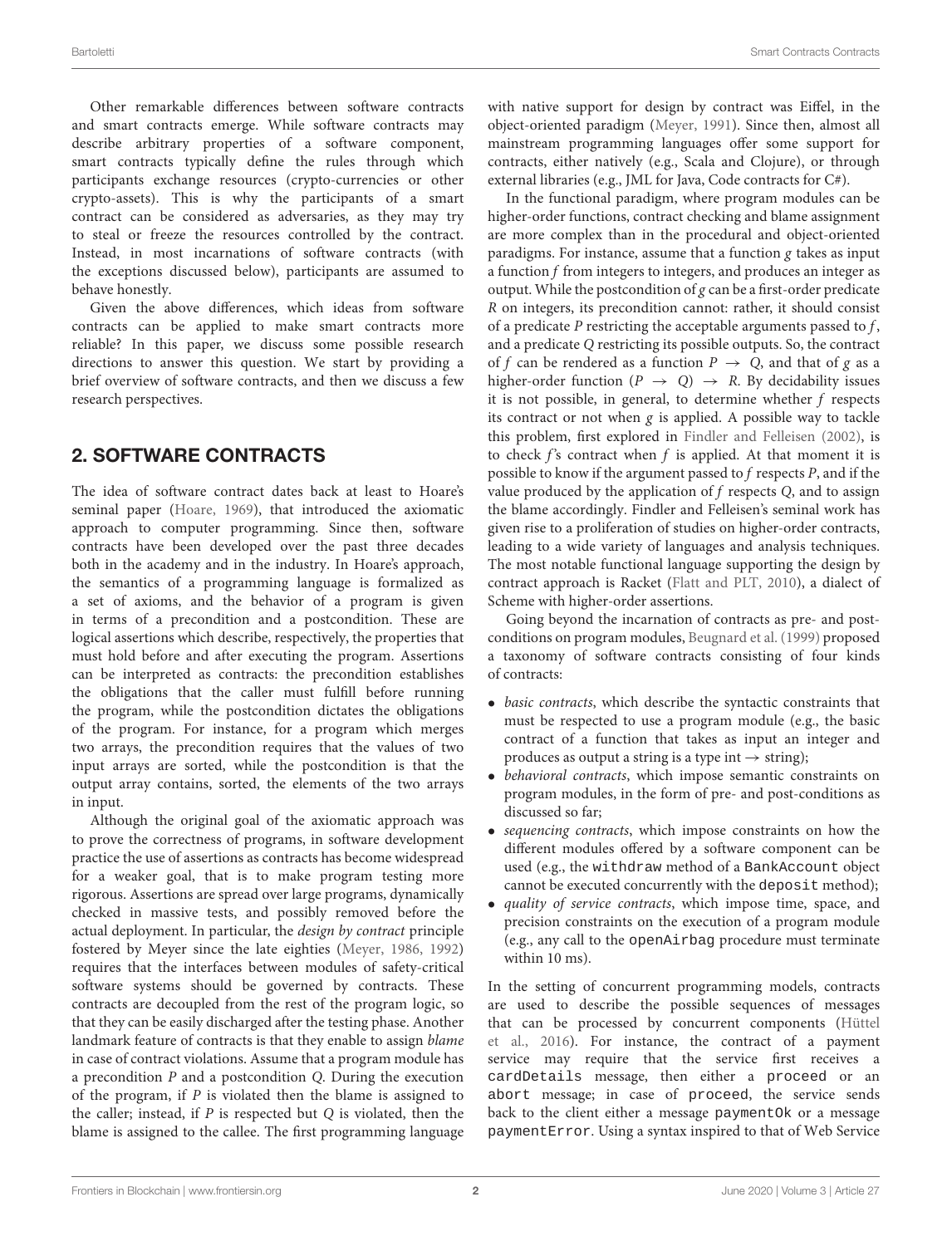contracts [\(Castagna et al., 2009\)](#page-4-11), we can express this contract as follows:

```
?cardDetails. (?abort + ?pay
. (!paymentOk ⊕ !paymentError)
```
where ? denotes a received message, ! a sent message, . sequencing, + a choice made by the client, and  $oplus$  a choice made by the service. In this setting, a typical goal is to determine if two contracts are compliant: intuitively, compliance between contracts guarantees the absence of certain kinds of communication errors in any execution of services which respect their contracts. Many different notions of compliance can be used for this purpose, based e.g., on deadlock-freedom, on may- and must-testing relations, etc. [\(Bordeaux et al., 2004;](#page-4-12) [Bartoletti et al.,](#page-4-13) [2015b\)](#page-4-13).

Starting from Honda's seminal paper on dyadic session types [\(Honda, 1993\)](#page-4-14), many works address the problem of statically verifying if a service (formally specified in some calculus for concurrency) respects its contract. The overall result is that if two services are statically verified to respect their contracts, and these contracts are compliant, then no communication errors can happen at runtime. Extensions of this kind of results to the multiparty setting have been studied by [Honda et al. \(2008\)](#page-4-15) and many subsequent works.

The work [\(Bocchi et al., 2010\)](#page-4-16) nicely integrates assertionbased contracts with concurrency contracts. The idea is to project a service choreography decorated with assertions to a set of local assertions: services abiding these local assertions are guaranteed to have correct interactions at run time. A dual approach is to start from an arbitrary set of services, and to dynamically compose those with compliant contracts (Bartoletti et al., [2012\)](#page-4-17). A remarkable difference between this approach and the other approaches to concurrency contracts discussed before is that the latter assume that all services are trusted, in that they will not change their code after deployment (as this would invalidate their static verification). Instead, in [Bartoletti et al.](#page-4-17) [\(2012\)](#page-4-17) this assumption can be limited to a subset of services, while all the others are considered as adversaries. Under this weaker hypotheses it is no longer possible to ensure the absence of contract breaches, as an adversary could diverge from the declared contract, or just stop cooperating at any time. Rather, the goal of the static analysis is to guarantee that the trusted services always respect their contracts, whatever the behavior of the adversaries. This property, called honesty, becomes relevant when services interact through communication middlewares which sanction those not abiding to their contracts [\(Bartoletti et al.,](#page-4-18) [2015a\)](#page-4-18). In this setting, honest services are guaranteed to never be sanctioned.

### 3. CONTRACTS FOR SMART CONTRACTS

We now discuss some possible research directions on connecting software contracts with smart contracts.

### Route #1: Embedding Assertions Into Existing Smart Contract Languages

A straightforward idea would be to add assertions to existing smart contract languages, in the spirit of the design by contract methodology.

A first step towards this direction has been taken by Solidity, the mainstream high-level language for writing smart contracts for the Ethereum platform. Starting from version 0.4.[1](#page-2-0)0<sup>1</sup>, Solidity features two functions (called assert and require), which throw a state-reverting exception if the given conditions are not respected. The two functions slightly differ on the handling of gas (i.e., the fee paid by participants for the execution of contract calls). When the condition of assert is violated, all the gas provided by the caller is consumed; instead, a failing require refunds any remaining gas. Although these functions provide useful syntactic sugar for the if-throw pattern, they do not really capture the essence of assertions in the design by contract methodology. For instance, they do not separate the duties between the caller and the smart contract: in design by contract, preconditions and postconditions represent, respectively, duties of the caller and of the callee; instead, both assert and require punish the caller in case of violations, by consuming the gas he provided to perform the call.

Design by contract extensions of Solidity have been proposed by external tools, like e.g., SOLC-VERIFY [\(Hajdu and Jovanovic,](#page-4-19) [2020\)](#page-4-19). This tool allows developers to annotate Solidity code with contract invariants, loop invariants, pre- and post-conditions. These conditions can be arbitrary Solidity expressions without side effects. A static analysis of the annotated code, based on SMT solving techniques, discharges the conditions which are found to be always satisfied.

A limitation of working with general-purpose languages like Solidity is that they make it difficult to specify and verify properties which capture high-level properties of smart contracts (for instance, that a participant loses at most a certain amount of money in every maximal interaction with the contract). One of the reasons of this difficulty is that the interaction between the participants and the contract is not rigidly structured, since participants can call any contract method, at any time. Using more structured smart contract languages would allow to increase the level of abstraction of contract properties.

#### Route #2: Designing Domain-Specific Languages for Smart Contracts and **Assertions**

Going beyond Ethereum and Solidity, a more radical research direction is the study of new domain-specific languages for smart contracts, with native support for design by contract. When following this direction, two crucial choices are the primitives of the smart contract language, and the formalism for describing assertions and contract properties.

The choice of the smart contract language may be dictated by the choice of the underlying blockchain platform: for instance, it

<span id="page-2-0"></span><sup>1</sup>[https://solidity.readthedocs.io/en/develop/control-structures.html#error](https://solidity.readthedocs.io/en/develop/control-structures.html#error-handling-assert-require-revert-and-exceptions)[handling-assert-require-revert-and-exceptions](https://solidity.readthedocs.io/en/develop/control-structures.html#error-handling-assert-require-revert-and-exceptions)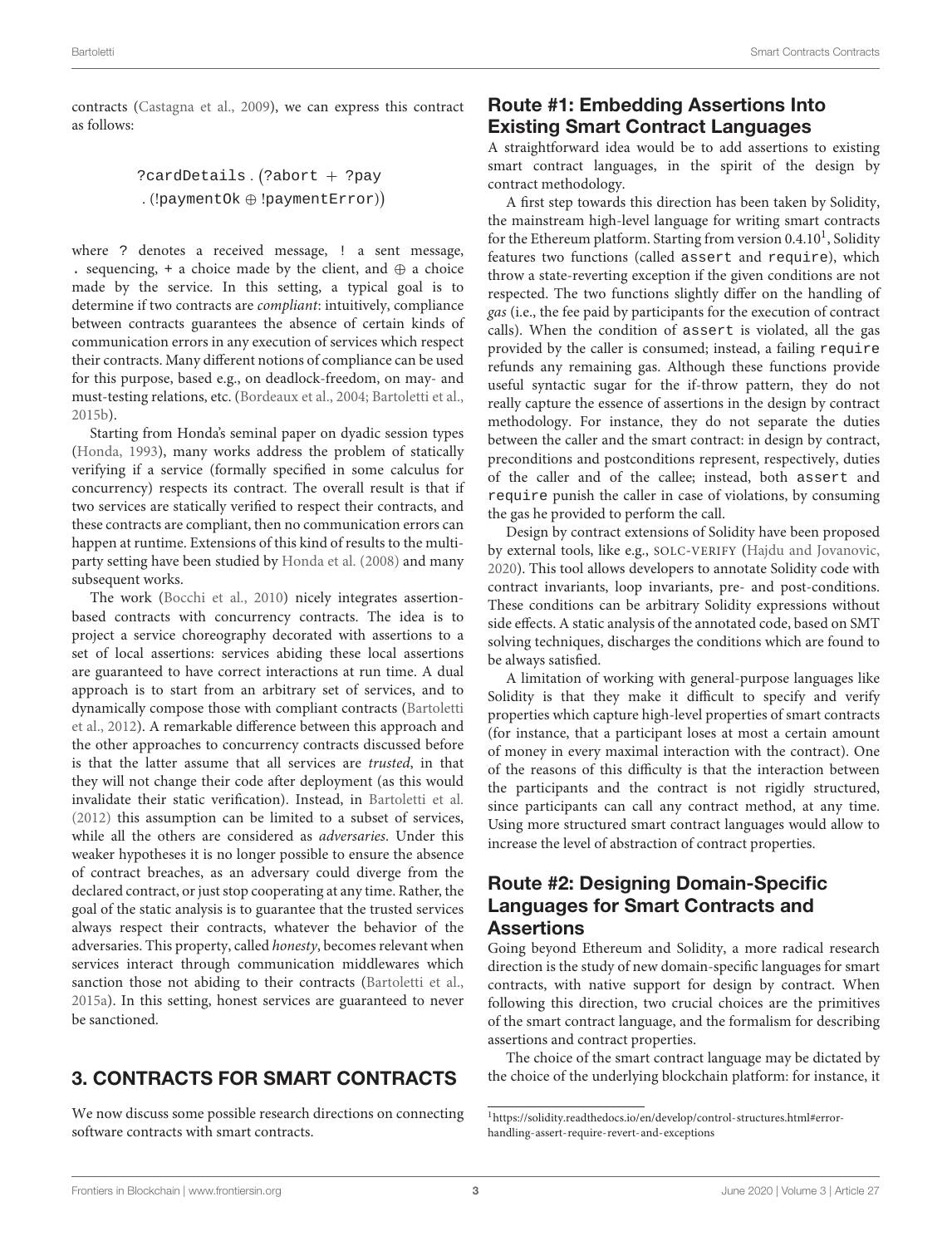would be inappropriate to design a Turing-equivalent language for Bitcoin contracts, since the current restrictions on Bitcoin scripts and transactions make the expressiveness of Bitcoin contracts quite limited [\(Atzei et al., 2019\)](#page-4-20). Even when the underlying blockchain supports Turing-equivalent contracts, like e.g., in Ethereum and Cardano, it could still be useful to restrict the expressiveness of high-level contract languages, since this would improve their verification capabilities, besides making it simpler for humans to understand programs. Several contract languages have been proposed along these lines, with different expressiveness degrees: see e.g., [Harz and Knottenbelt \(2018\)](#page-4-21), [Tikhomirov \(2020\)](#page-4-22), and [Miller et al. \(2018\)](#page-4-23) for some references.

To clarify how design by contract may take advantage of restricted domain-specific languages, consider a financial contract involving three participants: an investor, a bank and an insurance company. The contract behaves like a zero-coupon bond: the investor pays (say) EUR 1000 upfront to the bank, and the bank returns EUR 2000 to the investor after a maturity date (say, 10 years). To mitigate the risk that the bank fails to repay the investor, the insurance company guarantees to cover the full amount of EUR 2000 for an annual premium of EUR 100 paid by the bank. Focussing on the investor, the desired high-level behavior is that, in any possible interaction with the contract, the investor will gain EUR 1000 within 10 years. In restricted smart contract languages like those proposed by [Atzei et al. \(2019\)](#page-4-20) and [Seijas et al. \(2020\)](#page-4-24) it is possible to craft a contract that is statically verified to respect this high-level property. The actual contract actually depends on the assumptions on the other participants (e.g., if the bank, or the insurance company, or none of them is considered honest), and on the amounts initially deposited in the contract.

### Route #3: Taking Into Account Participants' **Strategies**

Most current analysis tools for smart contracts assume that, at any time, any participant can do any action. While this assumption perfectly makes sense when one wants to detect certain vulnerabilities of smart contracts (e.g., re-entrancy bugs in Ethereum), taking into account the strategies followed by participants may substantially improve the precision of the analysis.

For instance, consider a two-players gambling game with the following rules. First, each player puts a bet and commits to a move. Within 1 week, each player must reveal his move, or otherwise lose the bet. Once both moves have been revealed, the game determines the winner, according to some logics. A desirable property of this game is fairness, i.e., each player has a strategy that guarantees him to have at least the same winning probability of the other player. From the point of view of a player, it would be irrational to follow a strategy where he waits more than 1 week before revealing, since doing so would make him loses the bet. Rather, he would like to verify that the game is fair, assuming that his strategy is to reveal within the deadline, while not making any assumptions on the strategy of the other player (who should be considered as an adversary).

This kind of properties can be verified on Bitcoin contracts expressed in BitML, by exploiting the property-preserving reduction of contracts to finite state systems proposed in [Bartoletti and Zunino \(2019\)](#page-4-25). Since considering all the possible strategies of the adversaries may lead to an exponential number of states, alternative analysis techniques to pure model checking are a possible goal for future research.

Another research direction is that on formal models for participant's strategies. For instance, [Laneve et al. \(2019\)](#page-4-26) specify both smart contracts and participants in a unified process calculus. Given a system containing a smart contract and all the involved participants, they devise a static analysis which evaluates the maximum profit of each participant.

# Route #4: Projecting Global Contracts to Participants' Strategies

Another inspiration for further research comes from the literature on concurrency multi-party contracts. There, the idea is that there is a global type which describes the overall behavior of a set of components, and we want to guarantee that, at runtime, the point-to-point interactions between these components respect the global type. One way to achieve this goal is to project the global type into a set of local types, and then verify that each component respects its local type [\(Honda et al., 2008\)](#page-4-15).

We can transpose this approach to the realm of smart contracts, by imagining that the global type is a contract among a set of participants, and that the components are participant strategies. A crucial difference with the setting of concurrency contracts is that, in that of smart contracts, one can no longer assume participants to be honest, i.e., their run-time behavior may diverge from the local types against which they have been verified. One way to tackle this problem, inspired by earlier works on concurrency contracts [\(Bartoletti et al., 2012\)](#page-4-17), is to make the projection construct only the strategies of the participants we are considering honest, guaranteeing that some desirable properties hold (e.g., that the honest participants never lose money), whatever the behavior of the other participants.

# 4. CONCLUSIONS

Current designs of smart contract languages seem to have been influenced more by marketing principles like "time-to-market," than by technical principles like reliability and security. This paper discusses some research directions to incorporate design by contract principles in the development of smart contracts.

To conclude, I would like to quote C.A.R. Hoare from his Turing Award Lecture [\(Hoare, 1981\)](#page-4-27). In this lecture, Hoare was criticizing the design of the programming language PL/I, but I believe that his warning against a poor software design is always appropriate, also in the setting of smart contracts:

"At first I hoped that such a technically unsound project would collapse but I soon realized it was doomed to success. Almost anything in software can be implemented, sold, and even used given enough determination. There is nothing a mere scientist can say that will stand against the flood of a hundred million dollars.